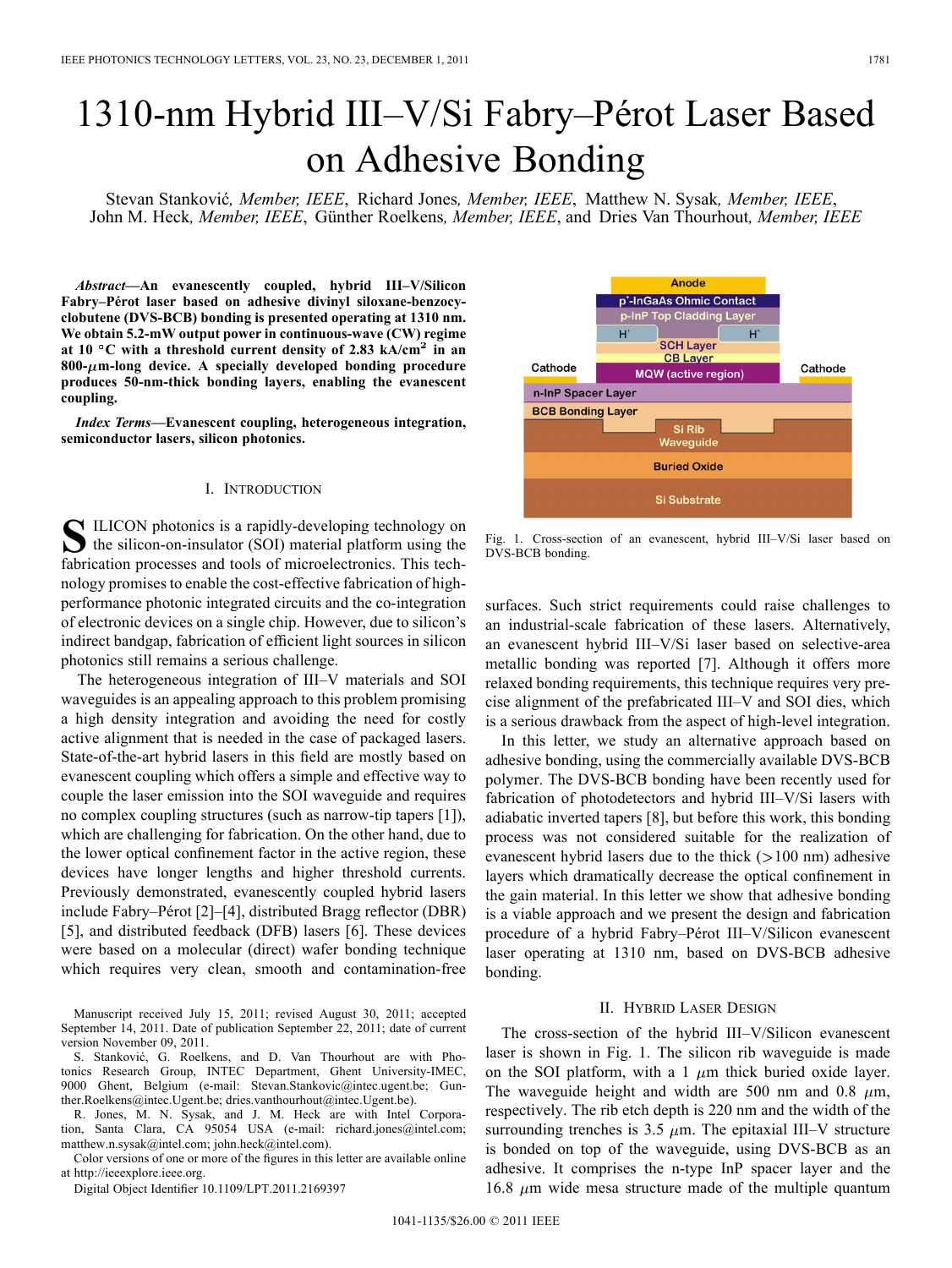

Fig. 2. (a) Simulated profile of the fundamental optical hybrid mode supported by the laser cavity; (b) SEM of the cross-section of a III–V die bonded on a Si rib waveguide with a 45-nm-thick DVS-BCB bonding layer.

well (MQW) region (8 InGaAlAs-based QWs and 9 barriers), carrier blocking (CB) layer, a separate confinement heterostructure (SCH) layer, a p-type InP top cladding layer and an ohmic contact. Both CB and SCH layers are based on InAlGaAs alloys, while the ohmic contact is made from heavily p-type doped InGaAs. For efficient evanescent coupling between the modes supported by the III–V layers and the silicon rib waveguide, the thickness of the DVS-BCB bonding layer must be sufficiently small, i.e. less than 100 nm. The device is designed to support the fundamental hybrid optical TE mode which is predominantly confined within the Si waveguide, with only a fraction of the optical power within the MQW active region (as shown in Fig.  $2(a)$ ).

Using a full-vectorial mode solver, the optimal thicknesses of the n-type spacer layer and the SCH layer were found to be 240 nm and 325 nm, respectively. For these values the laser design is tolerant to variations in BCB layer thickness, yielding confinement factors for the fundamental mode within the Si waveguide  $(\Gamma_{Si})$  and within the MQW active regions  $(\Gamma_{\text{MOW}})$  of more than 70% and 3%, respectively, in a range of BCB bonding layer thicknesses between 20 nm and 120 nm. In order not to excite higher order modes, which are more broadly distributed in the mesa, the current injection is confined using proton implantation in the lateral sections of the mesa (as shown in Fig. 1).

#### III. DEVICE FABRICATION

Fabrication starts with the bonding of an unprocessed III–V die onto a SOI die containing the rib waveguides. In our approach, DVS-BCB is spin-coated on the patterned SOI die, after which the III–V die is brought into contact with it and the DVS-BCB is cured. For this purpose, we developed a die-to-die bonding process for achieving thin  $(\sim 50 \text{ nm})$ DVS-BCB bonding layers [9]. This is illustrated in Fig. 2(b), which shows an SEM image of a cross-section of the III–V die bonded on top of the SOI waveguide, using this procedure. After the bonding, the InP substrate is removed by combination of grinding and wet-etching.

Processing of the bonded III–V die starts with the definition of III–V islands, galvanically separating individual lasers, by using contact lithography and wet etching techniques. Mesa structures are fabricated combining dry etching and wet etching processes, after which the n-type metallization (Au–Ge–Ni alloy system) is deposited. In the next step, DVS-BCB is



Fig. 3.  $L-I$  plots of the 600 and 800  $\mu$ m-long hybrid lasers in CW regime.

spin-coated on the sample and cured, providing a physical protection and electrical isolation between the electrodes. Dry etching is used to make vias in the DVS-BCB covering layer for n-type and p-type contacts. P-type metallization is performed by sputtering a thin Ti layer, followed by the deposition of a 1.2  $\mu$ m-thick Au layer. The thick P-type electrodes also serve as the mask for subsequent proton implantation which is used to increase electrical resistivity in the lateral regions of the mesa and confine the injected current to the central region of the mesa where the secondary peak of the fundamental hybrid mode is located. The width of the central P-type electrode, which allows the formation of the carrier injection channel, is 3  $\mu$ m, while the length of the devices varied from 500  $\mu$ m to 900  $\mu$ m. In the last step, gold is deposited on the electric contacts, after which the individual devices are cleaved (or diced and polished) and tested.

# IV. RESULTS

The cleaved devices are tested with DC and pulse current sources. The output power of the laser is measured at one facet of the device using a large-area photodetector positioned in close proximity to the facet, so that practically all the emitted optical power from one facet is detected. Devices are mounted on a copper plate and its temperature stabilization is achieved using a Peltier element. Typical  $L-I$  plots in CW regime, for 600  $\mu$ m and 800  $\mu$ m-long lasers, at temperatures of 10 °C, 15 °C, and 20 °C are given in Fig. 3. For a 800  $\mu$ m-long device, the threshold current at 20 $\degree$ C is 92 mA (corresponding to a current density of 3.83 kA/cm<sup>2</sup>), the maximum optical power at 20 °C is 1.71 mW, while the slope efficiency is  $\sim 0.05$  W/A. At 10 °C, the threshold current is 68 mA (2.83 kA/cm<sup>2</sup>), the maximum optical output power is 5.21 mW and the slope efficiency rises to 0.1 W/A. The  $600-\mu m$  long laser, has a threshold current of 64 mA (3.55 kA.cm<sup>2</sup>) at 20 °C and the maximum optical power 1.09 mW, while at 10  $\degree$ C the threshold current is 45 mA (2.50 kA/cm<sup>2</sup>) and the maximum optical power is 2.95 mW. Typical  $L-I$  plots for devices in pulse regime (5%) duty cycle, 100  $\mu$ s pulse repetition interval), in a temperature range from 15 °C to 50 °C are given in Fig. 4.

To measure the optical spectrum of the device, we coupled the hybrid laser output into a single-mode fiber connected to an optical spectrum analyzer. Typical optical spectrum of the